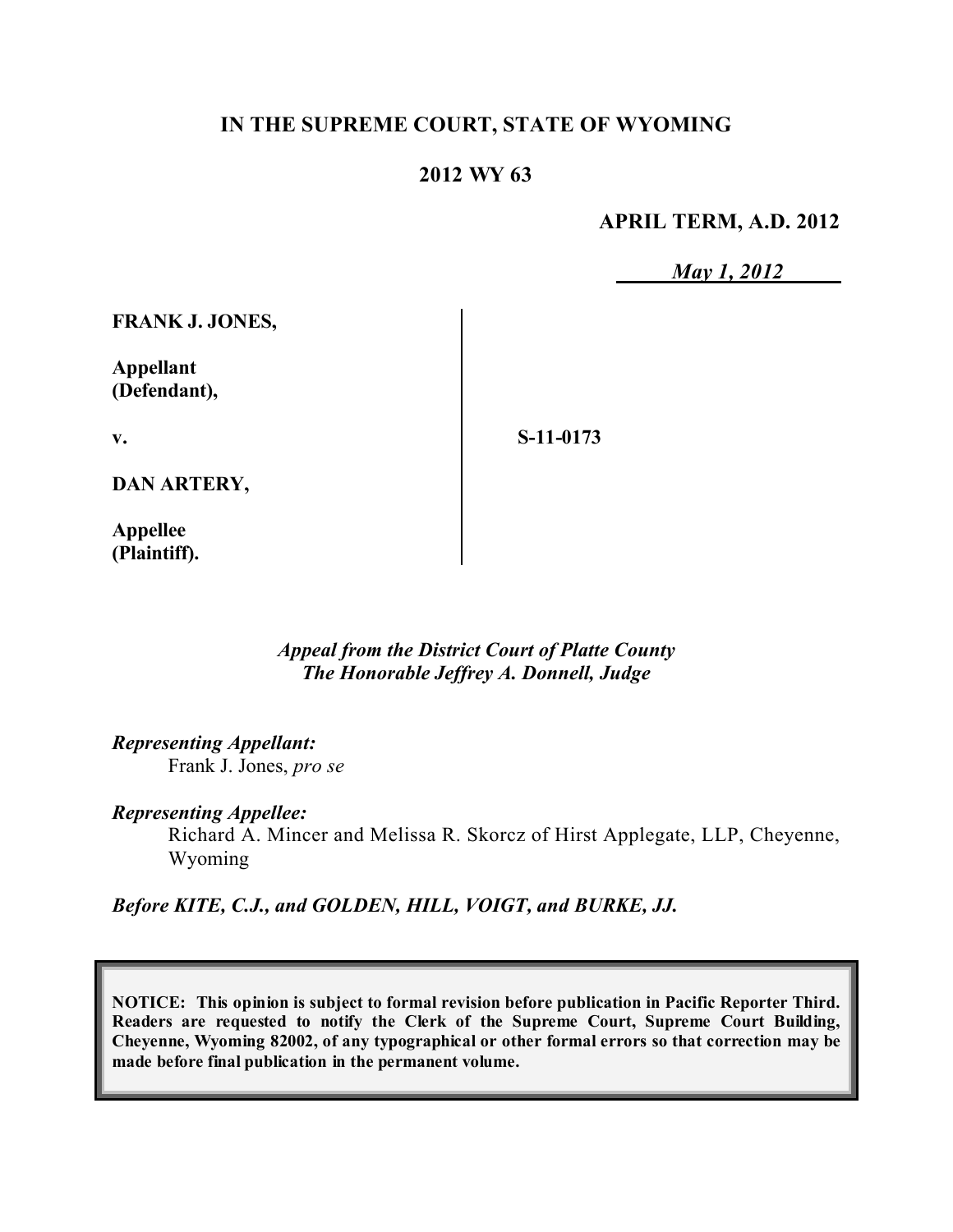## **GOLDEN**, Justice.

[¶1] In June 2009, Dan Artery (Artery) was attacked by three Boston terriers that were under the care and responsibility of Frank Jones (Jones) and Amy Bates (Bates). Artery brought an action against Jones and Bates for injuries Artery sustained during the attack. On the morning of trial, Jones admitted one hundred percent liability for the injuries, and the district court dismissed Bates as a defendant. The remaining question of damages was then tried to a jury, and the jury awarded Artery damages in the amount of \$13,059.83. Thereafter, the district court, over the objections of Jones, ordered Jones to pay Artery's costs in the amount of \$1,005.20. Jones appeals a portion of the awarded costs. We affirm in part and reverse in part.

## **ISSUE**

[¶2] Jones presents the following issue on appeal: Did the district court abuse its discretion in awarding certain costs to Appellee?

# **FACTS**

[¶3] On June 11, 2009, Artery was visiting his brother-in-law, Jerry Gebhart, who lived across the street from Jones and Bates. On that June date, three Boston terriers either owned by or under the care and responsibility of Jones and Bates were running at large. The three dogs attacked and injured Artery.

[¶4] On December 18, 2009, Artery filed a Complaint against Jones and Bates asserting strict liability and negligence claims and seeking damages for the injuries he sustained. On January 26, 2010, Jones and Bates filed an Answer admitting that Bates was the owner of the three dogs, and otherwise denying all allegations.

[¶5] The matter was set for a jury trial, and on April 13, 2011, the first morning of the trial, Jones, during a conference in chambers, stipulated to one hundred percent liability for Artery's injuries. The district court then dismissed the Complaint against Bates and ordered her to pay her own fees and costs. The remaining issue of damages was tried to the jury, and the jury returned a verdict for Artery in the amount of \$13,059.83.

[¶6] Artery thereafter submitted a certified bill of costs seeking \$1,005.20 in costs. Artery's bill of costs contained a more detailed itemization of the costs, but summarized generally, Artery sought the following costs:

- a. Filing fee for Complaint: \$60.00
- b. Service fees (10): \$350.00
- c. Witness fees for Gerald Gebhart: \$266.40
- d. Reporter fees: \$180.00 (pretrial conference and trial)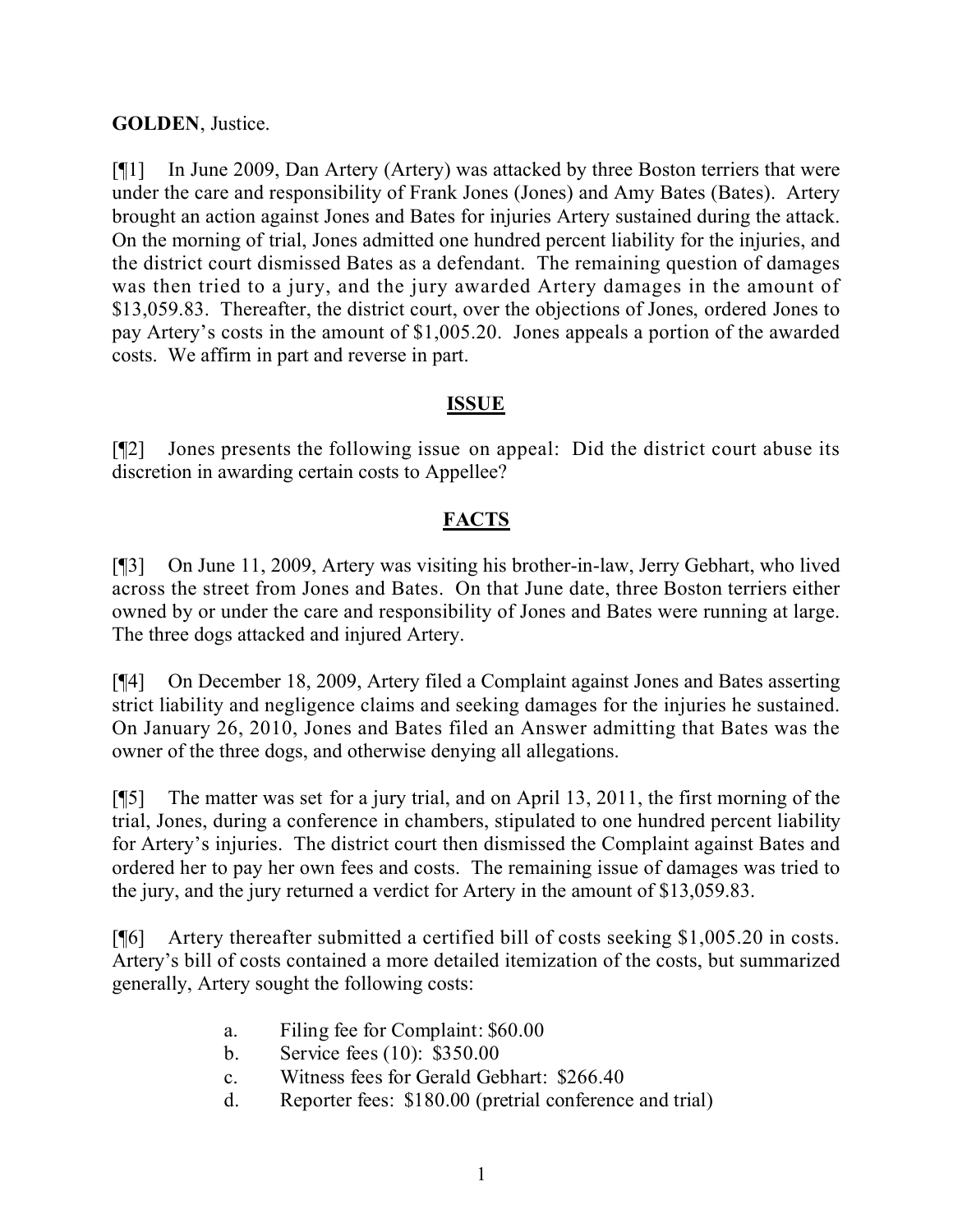e. Deposition costs: \$148.80 (transcripts)

Jones objected to all of the costs except \$185.00, which accounted for: \$60.00 for the filing fee; \$35.00 for service of the summons and complaint on Jones; and \$90.00 for two days of court reporter fees at \$45.00 per day.

[¶7] On June 1, 2011, the district court entered an order awarding Artery's costs in their entirety. On June 30, 2011, Jones filed a notice of appeal from the district court's order awarding costs.

## **STANDARD OF REVIEW**

[¶8] We review a district court's award of costs for an abuse of discretion. *Elk Ridge Lodge, Inc. v. Sonnett*, 2011 WY 106, ¶ 17, 254 P.3d 957, 962 (Wyo. 2011); *Garrison v. CC Builders, Inc.*, 2008 WY 34, ¶ 42, 179 P.3d 867, 878 (Wyo. 2008); *Mueller v. Zimmer*, 2007 WY 195, ¶ 11, 173 P.3d 361, 364 (Wyo. 2007). A court abuses its discretion when it acts in a manner that exceeds the bounds of reason under the circumstances. *Lykins v. Habitat for Humanity*, 2010 WY 118, ¶ 9, 237 P.3d 405, 408 (Wyo. 2010); *Snyder v. Lovercheck*, 992 P.2d 1079, 1084 (Wyo. 1999). "The burden is placed upon the party who is attacking the trial court's ruling to establish an abuse of discretion, and the ultimate issue is whether the court could reasonably conclude as it did." *Nish v. Schaefer*, 2006 WY 85, ¶ 6, 138 P.3d 1134, 1137 (Wyo. 2006); *Snyder*, 992 P.2d at 1084.

[¶9] Our review of the district court's award of costs in this case is hampered by the failure of Jones to designate the trial transcript as part of the record on appeal. *See Nish*, ¶ 21, 138 P.3d at 1142 (it is the appellant's responsibility to provide a record adequate to enable this Court's review). In these circumstances, we have explained:

> When this Court does not have a properly authenticated transcript before it, it must accept the trial court's findings of fact upon which it bases any decisions regarding evidentiary issues. *Capshaw v. Schieck*, 2002 WY 54, ¶ 21, 44 P.3d 47, 54 (Wyo. 2002). The failure to provide a transcript does not necessarily require dismissal of an appeal, but our review is restricted to those allegations of error not requiring inspection of the transcript. Lacking a transcript, or a substitute for the transcript, the regularity of the trial court's judgment and the competency of the evidence upon which that judgment is based must be presumed. *Stadtfeld v. Stadtfeld,* 920 P.2d 662, 664 (Wyo. 1996); *Combs v. Sherry-Combs*, 865 P.2d 50, 55 (Wyo. 1993).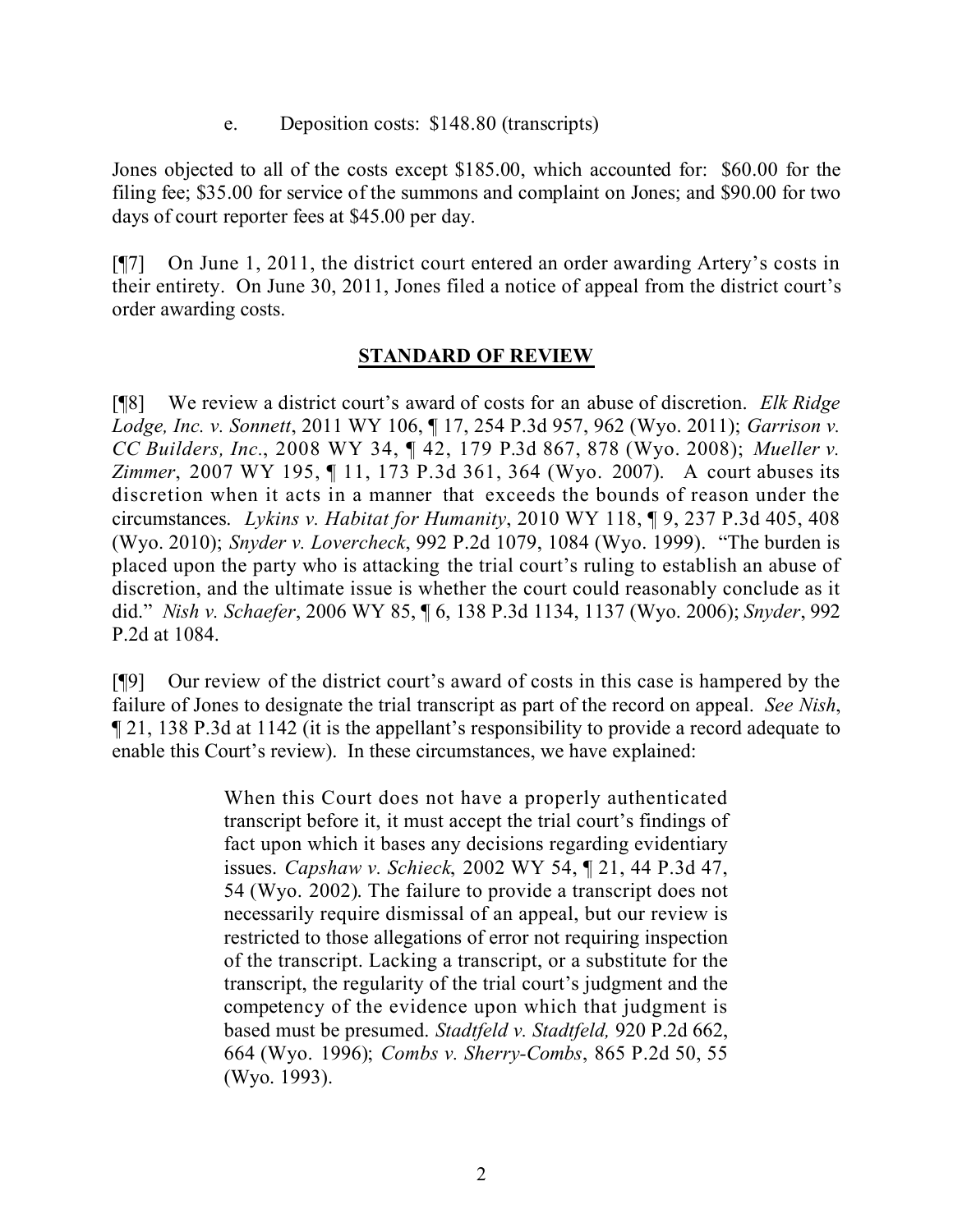*Lykins*, ¶ 11, 237 P.3d at 408 (quoting *Burt v. Burt*, 2002 WY 127, ¶ 7, 53 P.3d 101, 103 (Wyo. 2002)); *see also Arnold v. Day*, 2007 WY 86, ¶ 9, 158 P.3d 694, 697 (Wyo. 2007) ("In the absence of anything to refute them, we will sustain the trial court's findings, and we assume that the evidence presented was sufficient to support those findings.").

# **DISCUSSION**

[ $[10]$ ] The district court awarded costs to Artery pursuant to Rule 54(d)(1) of the Wyoming Rules of Civil Procedure and Rule 501(a) of the Uniform Rules for District Courts. Rule 54(d)(1) provides, in relevant part, that "[e]xcept when express provision therefor is made either in a statute or in these rules, costs other than attorney's fees shall be allowed as of course to the prevailing party unless the court otherwise directs." W.R.C.P. 54(d)(1). Rule 501(a) details the taxable costs and the requirements for a certified bill of costs. We have recognized that Rule  $501(a)(3)$  sets forth guidelines for awarding costs, but that those guidelines are not mandatory. *Garrison*, ¶ 42, 179 P.3d at 878 (citing Wyo. U.R.D.C. 501(a)(4)). As indicated by our standard of review, the question whether and what costs to award is discretionary. *Id*.

[¶11] In keeping with Rule 501's guidelines and this Court's standard of review, we consider each objection of Jones to the costs awarded by the district court.

## **A. \$35.00 Summons and Complaint Service Fee on Amy Bates**

[¶12] Jones contends that he should not be taxed for this cost because Bates was voluntarily dismissed as a defendant in this action and because the district court ordered Bates to pay her own costs. We disagree.

[¶13] This Court has held that "costs should not be awarded for service fees upon parties with whom the successful party has settled." *State v. Dieringer*, 708 P.2d 1, 11 (Wyo. 1985). We find the present case distinguishable, however, in that there was no settlement between Artery and Bates. Rather, on the morning of the first day of trial, Jones, who lives with and was counsel for Bates, stipulated to one hundred percent liability and the dismissal of Bates as a co-defendant. Under these circumstances, Jones has not shown an abuse of discretion by the district court.

[¶14] We also find no inconsistency between the district court's order requiring Bates to pay her own costs and the order requiring Jones to pay this service fee. The fee for service of the summons and complaint on Bates was not one of Bates' costs, it was one of Artery's costs. The two orders are not in conflict, and the district court thus did not abuse its discretion in requiring Jones to pay the fee for service on Bates.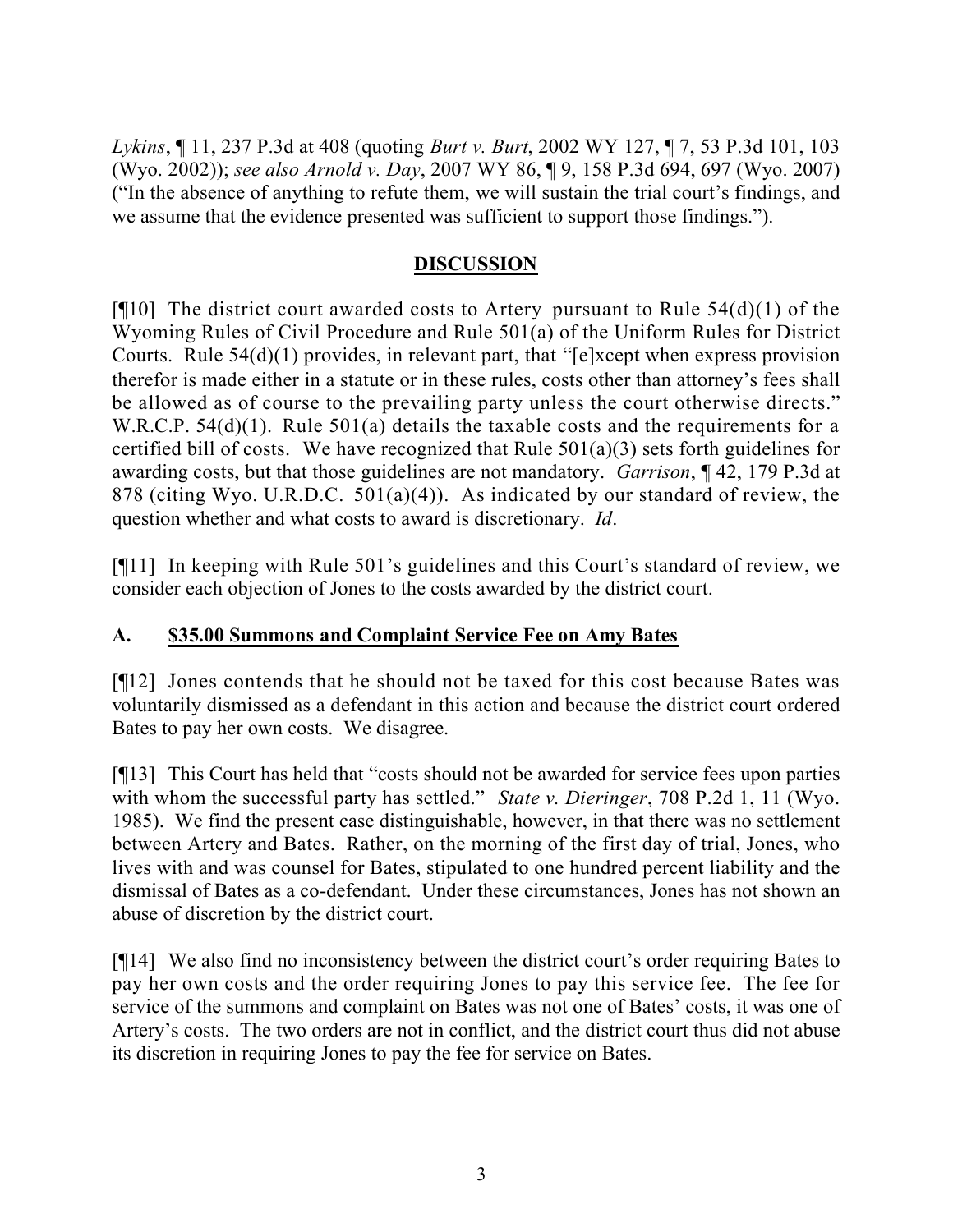[¶15] Finally, we are not persuaded by Jones' hypothetical scenario of being required to pay the service costs for twenty additional defendants voluntarily dismissed from an action. The facts and circumstances in each case will inform the district court's exercise of discretion, and if there were a case in which there were twenty such additional defendants voluntarily dismissed, the quantity and voluntarily dismissal of those defendants would be factors to be considered and weighed by the district court. That is precisely the nature of Rule 501. The guidelines as to allowable costs are discretionary, not mandatory.

# **B. \$105.00 Subpoena Service Fees on Veterinary Clinics and Wheatland Police Officer**

[¶16] Jones contends that subpoenas served on two separate veterinary clinics and a Wheatland police officer were mere "fishing expeditions" that could not and did not lead to any discoverable information pertaining to damages, the issue that ultimately was the only issue before the jury. We reject Jones' argument.

[¶17] First, Jones provides no cites to the record in support of his argument. Second, the issue to be presented to the jury was not narrowed to the question of damages until the morning of trial. Under these circumstances, Jones has not met his burden of proving an abuse of discretion.

# **C. \$70.00 Subpoena Service Fees for Vacated November 2010 Trial**

[¶18] Jones contends he should not be responsible for the costs of serving subpoenas on two witnesses subpoenaed for the vacated November 2010 trial because the original trial date was vacated by the district court on its own motion. We agree that the record contains no evidence or reasoning to support this assessment of costs against Jones and find that the district court abused its discretion in this portion of the cost award.

# **D. Gebhart Witness Fees**

[¶19] The district court assessed against Jones a witness fee of \$266.40 for the attendance of Jerry Gebhart at the trial. The majority of that cost was for Mr. Gebhart's travel from Phoenix, Arizona. Jones contends the witness fee should be limited to the \$15.00 allowed a witness for half a day's travel and testimony because Gebhart's permanent residence is in Wheatland, approximately one mile from the courthouse, and his testimony lasted only fifteen minutes. We disagree.

[¶20] Rule 501(a) provides as follows regarding witness fees:

Witness fees are allowed at the rate of \$30.00 per day and \$15.00 per half day necessarily spent traveling to and from the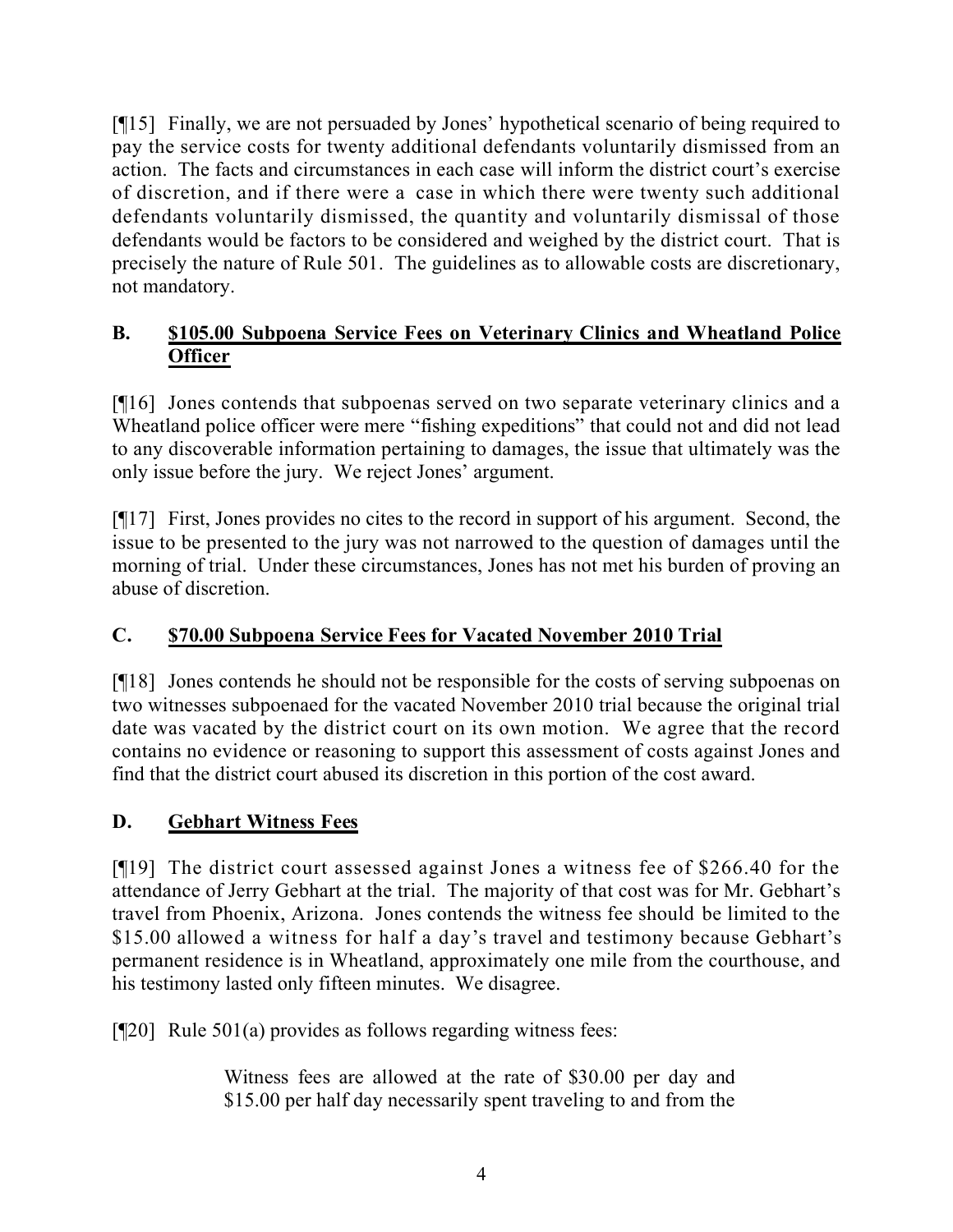proceeding and in attendance at the proceeding. Mileage is allowed at the rate of \$.23 per mile, not to exceed the costs of common carrier transportation rates.

Wyo. U.R.D.C. 501(a)(3)(B)(i). Nothing in the rule restricts the compensation to travel from the witness's residence to the courthouse. In fact, the rule contemplates travel from other locations in its cost certification requirements. Rule 501requires that the certificate of costs identify the witness's place of residence or "the place where subpoenaed." Wyo. U.R.D.C.  $501(a)(1)(B)$ .

[¶21] The record contained verified documentation of Mr. Gebhart's travel costs from Phoenix and evidence that his travel and testimony together consumed an entire day. The district court did not abuse its discretion in its award of Mr. Gebhart's witness fees.

# **E. Reporter Fees**

[¶22] The district court awarded \$180.00 in court reporter fees, consisting of a \$45.00 court reporter fee for appearance at a pretrial conference and a \$135.00 fee for appearance at a three-day jury trial. Jones contends no fee should be permitted for the pretrial conference and that the fee for the jury trial should be limited to two days' worth, for a total of \$90.00, because the trial only lasted two days. Jones cites to Rule 905 of the Uniform Rules for District Courts, which establishes the court reporter fee, to support his argument.

[¶23] Rule 501 provides as follows concerning the allowance of court reporter fees as costs:

> The \$45.00 fee is a taxable cost. Transcripts of proceedings, such as motion hearings, pretrial conferences, etc., prepared at the request of a party in anticipation of trial are not taxable as costs unless such matters become part of the record on appeal.

Wyo. U.R.D.C. 501(a)(3)(C). The district court explained it basis for awarding the court reporter fees for the pretrial conference and three days of trial as follows:

- g. The pretrial conference reporter fees are appropriate, as there is no requirement that a party forego a court reporter in reliance on a court's order;
- h. The reporter fees for a three-day trial [are appropriate] on the grounds that trial was scheduled to last three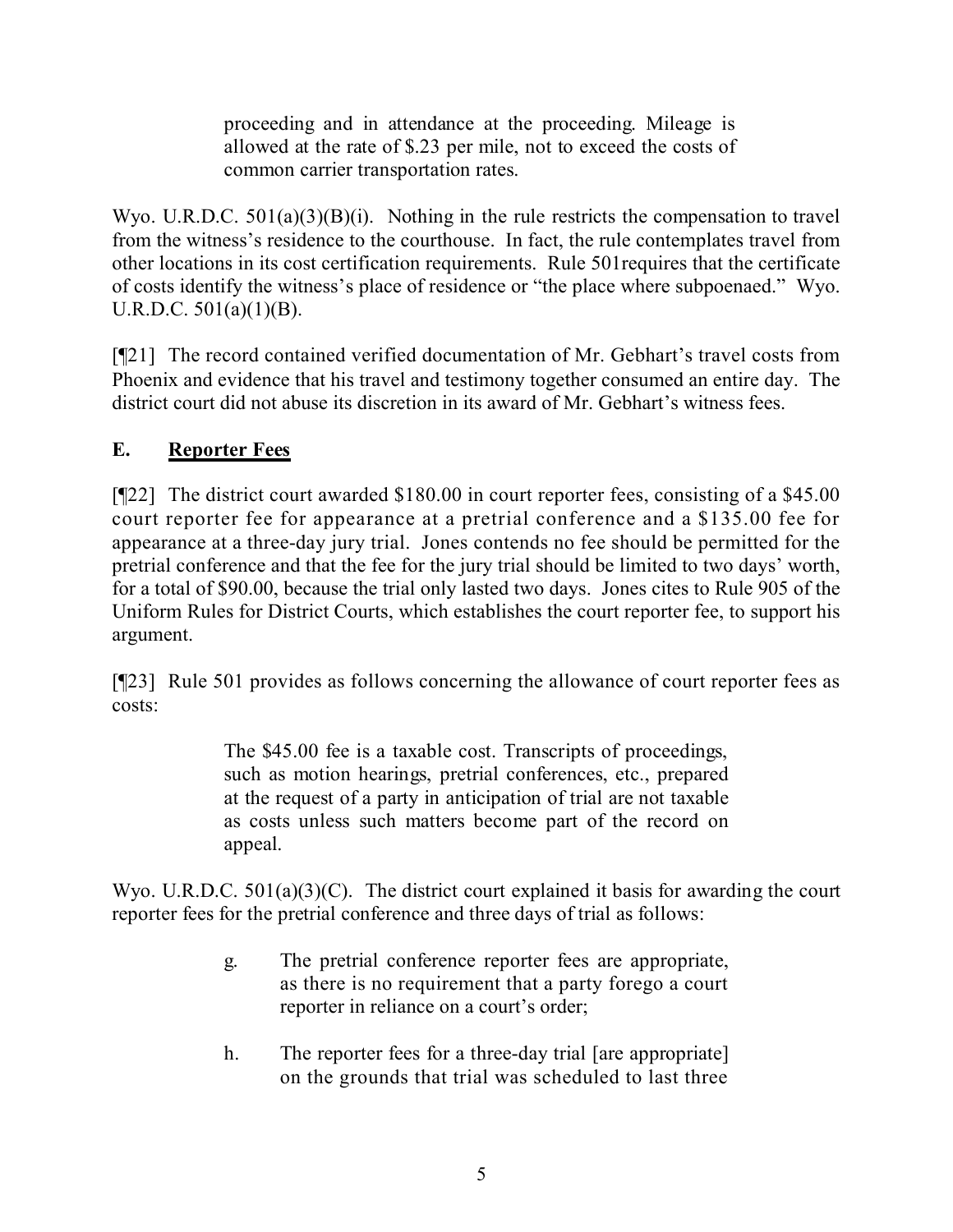days and a reporter must be reserved in advance of trial[.]

[¶24] We find no abuse of discretion in the district court's findings and reasoning. The issues to be tried had not been limited to damages until the morning of trial, and nothing in the rule precludes a reporter fee for pretrial proceedings. The rule's only limitation is on the taxing of transcript costs. Rule 905 does not change this result as it does not define costs that are taxable but instead establishes the court reporter fees and what is covered by that fee. *See* Wyo. U.R.D.C. 905.

# **F. Deposition Transcript Costs**

[¶25] The district court assessed costs for the transcripts for the depositions of Artery and Jones. Jones objected to both on the ground that they were not reasonably necessary as defined by Rule 501.

[¶26] Rule 501 makes the costs of depositions taxable if the deposition is reasonably necessary for trial preparation. It provides:

A deposition is deemed reasonably necessary if:

I. Read to the jury as provided in Rule  $32(a)(3)$ , W.R.C.P.;

II. Used at trial for impeachment concerning a material line of testimony (impeachment on a collateral issue does not fall within the scope of this rule);

III. Necessarily, and not merely conveniently, used to refresh the recollection of a witness while on the stand; or

IV. Was taken at the request of a non-prevailing party.

The foregoing are meant to provide guidelines, and are not exhaustive. The use of depositions for trial preparation alone does not justify the imposition of costs.

Wyo. U.R.D.C. 501(a)(3)(D)(i).

[¶27] We address first the cost for the Jones deposition transcript. Jones contends he had no knowledge concerning the extent of Artery's damages, the only issue submitted to the jury, and thus his trial testimony and deposition transcript were not reasonably necessary. As we noted above, the trial transcript was not designated as part of the